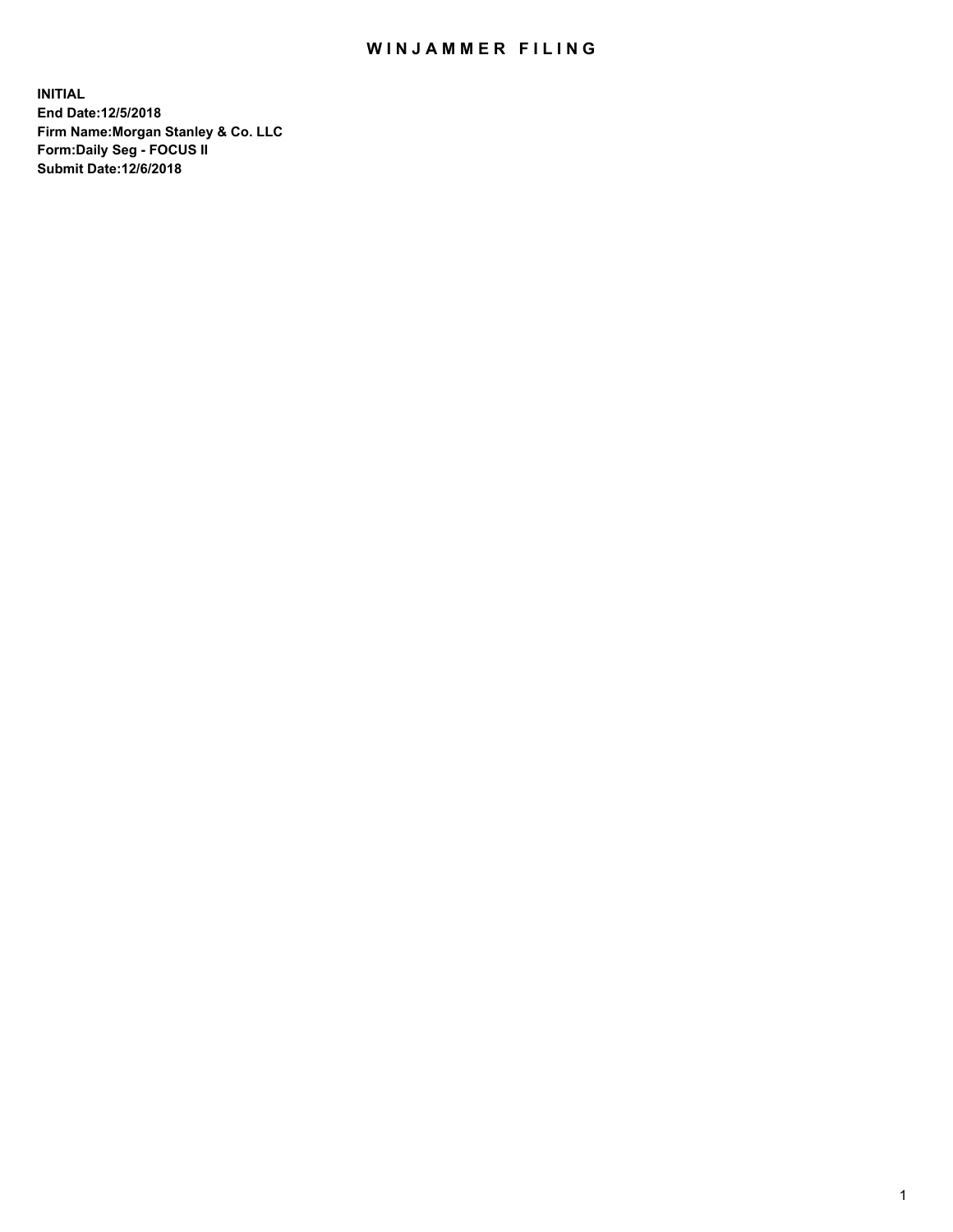**INITIAL End Date:12/5/2018 Firm Name:Morgan Stanley & Co. LLC Form:Daily Seg - FOCUS II Submit Date:12/6/2018 Daily Segregation - Cover Page**

| Name of Company                                                                                                                                                                                                                                                                                                               | Morgan Stanley & Co. LLC                               |
|-------------------------------------------------------------------------------------------------------------------------------------------------------------------------------------------------------------------------------------------------------------------------------------------------------------------------------|--------------------------------------------------------|
| <b>Contact Name</b>                                                                                                                                                                                                                                                                                                           | <b>Ikram Shah</b>                                      |
| <b>Contact Phone Number</b>                                                                                                                                                                                                                                                                                                   | 212-276-0963                                           |
| <b>Contact Email Address</b>                                                                                                                                                                                                                                                                                                  | Ikram.shah@morganstanley.com                           |
| FCM's Customer Segregated Funds Residual Interest Target (choose one):<br>a. Minimum dollar amount: ; or<br>b. Minimum percentage of customer segregated funds required:% ; or<br>c. Dollar amount range between: and; or<br>d. Percentage range of customer segregated funds required between:% and%.                        | 280,000,000<br><u>0</u><br><u>00</u><br>0 <sup>0</sup> |
| FCM's Customer Secured Amount Funds Residual Interest Target (choose one):<br>a. Minimum dollar amount: ; or<br>b. Minimum percentage of customer secured funds required:%; or<br>c. Dollar amount range between: and; or<br>d. Percentage range of customer secured funds required between:% and%.                           | 140,000,000<br><u>0</u><br><u>00</u><br>0 <sub>0</sub> |
| FCM's Cleared Swaps Customer Collateral Residual Interest Target (choose one):<br>a. Minimum dollar amount: ; or<br>b. Minimum percentage of cleared swaps customer collateral required:%; or<br>c. Dollar amount range between: and; or<br>d. Percentage range of cleared swaps customer collateral required between:% and%. | 92,000,000<br><u>0</u><br>0 Q<br>00                    |

Attach supporting documents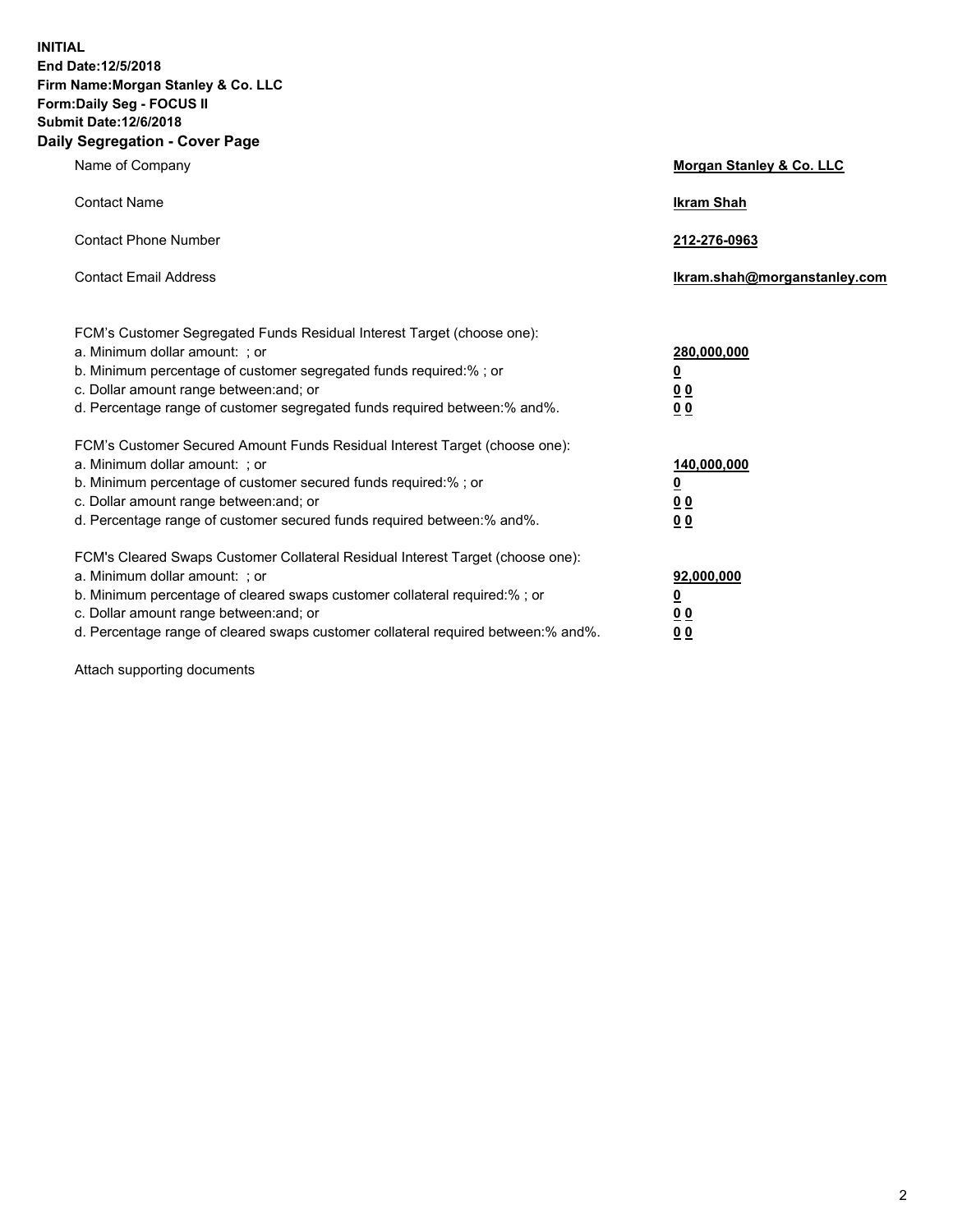## **INITIAL End Date:12/5/2018 Firm Name:Morgan Stanley & Co. LLC Form:Daily Seg - FOCUS II Submit Date:12/6/2018**

## **Daily Segregation - Secured Amounts**

| Foreign Futures and Foreign Options Secured Amounts<br>Amount required to be set aside pursuant to law, rule or regulation of a foreign<br>$0$ [7305]<br>government or a rule of a self-regulatory organization authorized thereunder<br>1.<br>Net ledger balance - Foreign Futures and Foreign Option Trading - All Customers<br>A. Cash<br>3,741,338,960 [7315]<br>B. Securities (at market)<br>2,051,998,818 [7317]<br>2.<br>Net unrealized profit (loss) in open futures contracts traded on a foreign board of trade<br>-932,244,919 [7325]<br>3.<br>Exchange traded options<br>a. Market value of open option contracts purchased on a foreign board of trade<br>6,539,364 [7335]<br>b. Market value of open contracts granted (sold) on a foreign board of trade<br>$-6,274,616$ [7337]<br>Net equity (deficit) (add lines 1.2. and 3.)<br>4.<br>4,861,357,607 [7345]<br>5.<br>Account liquidating to a deficit and account with a debit balances - gross amount<br>300,145,286 [7351]<br>Less: amount offset by customer owned securities<br>-299,346,867 [7352] 798,419 [7354]<br>6.<br>Amount required to be set aside as the secured amount - Net Liquidating Equity<br>4,862,156,026 [7355]<br>Method (add lines 4 and 5)<br>7.<br>Greater of amount required to be set aside pursuant to foreign jurisdiction (above) or line<br>4,862,156,026 [7360]<br>6.<br>FUNDS DEPOSITED IN SEPARATE REGULATION 30.7 ACCOUNTS<br>1.<br>Cash in banks<br>A. Banks located in the United States<br>289,958,973 [7500]<br>B. Other banks qualified under Regulation 30.7<br>919,515,836 [7520] 1,209,474,809<br>[7530]<br>2.<br>Securities<br>A. In safekeeping with banks located in the United States<br>67,569,749 [7540]<br>B. In safekeeping with other banks qualified under Regulation 30.7<br>0 [7560] 67,569,749 [7570]<br>3.<br>Equities with registered futures commission merchants |  |
|-------------------------------------------------------------------------------------------------------------------------------------------------------------------------------------------------------------------------------------------------------------------------------------------------------------------------------------------------------------------------------------------------------------------------------------------------------------------------------------------------------------------------------------------------------------------------------------------------------------------------------------------------------------------------------------------------------------------------------------------------------------------------------------------------------------------------------------------------------------------------------------------------------------------------------------------------------------------------------------------------------------------------------------------------------------------------------------------------------------------------------------------------------------------------------------------------------------------------------------------------------------------------------------------------------------------------------------------------------------------------------------------------------------------------------------------------------------------------------------------------------------------------------------------------------------------------------------------------------------------------------------------------------------------------------------------------------------------------------------------------------------------------------------------------------------------------------------------------------------------------------------------------|--|
|                                                                                                                                                                                                                                                                                                                                                                                                                                                                                                                                                                                                                                                                                                                                                                                                                                                                                                                                                                                                                                                                                                                                                                                                                                                                                                                                                                                                                                                                                                                                                                                                                                                                                                                                                                                                                                                                                                 |  |
|                                                                                                                                                                                                                                                                                                                                                                                                                                                                                                                                                                                                                                                                                                                                                                                                                                                                                                                                                                                                                                                                                                                                                                                                                                                                                                                                                                                                                                                                                                                                                                                                                                                                                                                                                                                                                                                                                                 |  |
|                                                                                                                                                                                                                                                                                                                                                                                                                                                                                                                                                                                                                                                                                                                                                                                                                                                                                                                                                                                                                                                                                                                                                                                                                                                                                                                                                                                                                                                                                                                                                                                                                                                                                                                                                                                                                                                                                                 |  |
|                                                                                                                                                                                                                                                                                                                                                                                                                                                                                                                                                                                                                                                                                                                                                                                                                                                                                                                                                                                                                                                                                                                                                                                                                                                                                                                                                                                                                                                                                                                                                                                                                                                                                                                                                                                                                                                                                                 |  |
|                                                                                                                                                                                                                                                                                                                                                                                                                                                                                                                                                                                                                                                                                                                                                                                                                                                                                                                                                                                                                                                                                                                                                                                                                                                                                                                                                                                                                                                                                                                                                                                                                                                                                                                                                                                                                                                                                                 |  |
|                                                                                                                                                                                                                                                                                                                                                                                                                                                                                                                                                                                                                                                                                                                                                                                                                                                                                                                                                                                                                                                                                                                                                                                                                                                                                                                                                                                                                                                                                                                                                                                                                                                                                                                                                                                                                                                                                                 |  |
|                                                                                                                                                                                                                                                                                                                                                                                                                                                                                                                                                                                                                                                                                                                                                                                                                                                                                                                                                                                                                                                                                                                                                                                                                                                                                                                                                                                                                                                                                                                                                                                                                                                                                                                                                                                                                                                                                                 |  |
|                                                                                                                                                                                                                                                                                                                                                                                                                                                                                                                                                                                                                                                                                                                                                                                                                                                                                                                                                                                                                                                                                                                                                                                                                                                                                                                                                                                                                                                                                                                                                                                                                                                                                                                                                                                                                                                                                                 |  |
|                                                                                                                                                                                                                                                                                                                                                                                                                                                                                                                                                                                                                                                                                                                                                                                                                                                                                                                                                                                                                                                                                                                                                                                                                                                                                                                                                                                                                                                                                                                                                                                                                                                                                                                                                                                                                                                                                                 |  |
|                                                                                                                                                                                                                                                                                                                                                                                                                                                                                                                                                                                                                                                                                                                                                                                                                                                                                                                                                                                                                                                                                                                                                                                                                                                                                                                                                                                                                                                                                                                                                                                                                                                                                                                                                                                                                                                                                                 |  |
|                                                                                                                                                                                                                                                                                                                                                                                                                                                                                                                                                                                                                                                                                                                                                                                                                                                                                                                                                                                                                                                                                                                                                                                                                                                                                                                                                                                                                                                                                                                                                                                                                                                                                                                                                                                                                                                                                                 |  |
|                                                                                                                                                                                                                                                                                                                                                                                                                                                                                                                                                                                                                                                                                                                                                                                                                                                                                                                                                                                                                                                                                                                                                                                                                                                                                                                                                                                                                                                                                                                                                                                                                                                                                                                                                                                                                                                                                                 |  |
|                                                                                                                                                                                                                                                                                                                                                                                                                                                                                                                                                                                                                                                                                                                                                                                                                                                                                                                                                                                                                                                                                                                                                                                                                                                                                                                                                                                                                                                                                                                                                                                                                                                                                                                                                                                                                                                                                                 |  |
|                                                                                                                                                                                                                                                                                                                                                                                                                                                                                                                                                                                                                                                                                                                                                                                                                                                                                                                                                                                                                                                                                                                                                                                                                                                                                                                                                                                                                                                                                                                                                                                                                                                                                                                                                                                                                                                                                                 |  |
|                                                                                                                                                                                                                                                                                                                                                                                                                                                                                                                                                                                                                                                                                                                                                                                                                                                                                                                                                                                                                                                                                                                                                                                                                                                                                                                                                                                                                                                                                                                                                                                                                                                                                                                                                                                                                                                                                                 |  |
|                                                                                                                                                                                                                                                                                                                                                                                                                                                                                                                                                                                                                                                                                                                                                                                                                                                                                                                                                                                                                                                                                                                                                                                                                                                                                                                                                                                                                                                                                                                                                                                                                                                                                                                                                                                                                                                                                                 |  |
|                                                                                                                                                                                                                                                                                                                                                                                                                                                                                                                                                                                                                                                                                                                                                                                                                                                                                                                                                                                                                                                                                                                                                                                                                                                                                                                                                                                                                                                                                                                                                                                                                                                                                                                                                                                                                                                                                                 |  |
|                                                                                                                                                                                                                                                                                                                                                                                                                                                                                                                                                                                                                                                                                                                                                                                                                                                                                                                                                                                                                                                                                                                                                                                                                                                                                                                                                                                                                                                                                                                                                                                                                                                                                                                                                                                                                                                                                                 |  |
|                                                                                                                                                                                                                                                                                                                                                                                                                                                                                                                                                                                                                                                                                                                                                                                                                                                                                                                                                                                                                                                                                                                                                                                                                                                                                                                                                                                                                                                                                                                                                                                                                                                                                                                                                                                                                                                                                                 |  |
|                                                                                                                                                                                                                                                                                                                                                                                                                                                                                                                                                                                                                                                                                                                                                                                                                                                                                                                                                                                                                                                                                                                                                                                                                                                                                                                                                                                                                                                                                                                                                                                                                                                                                                                                                                                                                                                                                                 |  |
|                                                                                                                                                                                                                                                                                                                                                                                                                                                                                                                                                                                                                                                                                                                                                                                                                                                                                                                                                                                                                                                                                                                                                                                                                                                                                                                                                                                                                                                                                                                                                                                                                                                                                                                                                                                                                                                                                                 |  |
|                                                                                                                                                                                                                                                                                                                                                                                                                                                                                                                                                                                                                                                                                                                                                                                                                                                                                                                                                                                                                                                                                                                                                                                                                                                                                                                                                                                                                                                                                                                                                                                                                                                                                                                                                                                                                                                                                                 |  |
|                                                                                                                                                                                                                                                                                                                                                                                                                                                                                                                                                                                                                                                                                                                                                                                                                                                                                                                                                                                                                                                                                                                                                                                                                                                                                                                                                                                                                                                                                                                                                                                                                                                                                                                                                                                                                                                                                                 |  |
|                                                                                                                                                                                                                                                                                                                                                                                                                                                                                                                                                                                                                                                                                                                                                                                                                                                                                                                                                                                                                                                                                                                                                                                                                                                                                                                                                                                                                                                                                                                                                                                                                                                                                                                                                                                                                                                                                                 |  |
|                                                                                                                                                                                                                                                                                                                                                                                                                                                                                                                                                                                                                                                                                                                                                                                                                                                                                                                                                                                                                                                                                                                                                                                                                                                                                                                                                                                                                                                                                                                                                                                                                                                                                                                                                                                                                                                                                                 |  |
|                                                                                                                                                                                                                                                                                                                                                                                                                                                                                                                                                                                                                                                                                                                                                                                                                                                                                                                                                                                                                                                                                                                                                                                                                                                                                                                                                                                                                                                                                                                                                                                                                                                                                                                                                                                                                                                                                                 |  |
| A. Cash<br>6,819,267 [7580]                                                                                                                                                                                                                                                                                                                                                                                                                                                                                                                                                                                                                                                                                                                                                                                                                                                                                                                                                                                                                                                                                                                                                                                                                                                                                                                                                                                                                                                                                                                                                                                                                                                                                                                                                                                                                                                                     |  |
| <b>B.</b> Securities<br>$0$ [7590]                                                                                                                                                                                                                                                                                                                                                                                                                                                                                                                                                                                                                                                                                                                                                                                                                                                                                                                                                                                                                                                                                                                                                                                                                                                                                                                                                                                                                                                                                                                                                                                                                                                                                                                                                                                                                                                              |  |
| C. Unrealized gain (loss) on open futures contracts<br>88,697 [7600]                                                                                                                                                                                                                                                                                                                                                                                                                                                                                                                                                                                                                                                                                                                                                                                                                                                                                                                                                                                                                                                                                                                                                                                                                                                                                                                                                                                                                                                                                                                                                                                                                                                                                                                                                                                                                            |  |
| D. Value of long option contracts<br>$0$ [7610]                                                                                                                                                                                                                                                                                                                                                                                                                                                                                                                                                                                                                                                                                                                                                                                                                                                                                                                                                                                                                                                                                                                                                                                                                                                                                                                                                                                                                                                                                                                                                                                                                                                                                                                                                                                                                                                 |  |
| E. Value of short option contracts<br>0 [7615] 6,907,964 [7620]                                                                                                                                                                                                                                                                                                                                                                                                                                                                                                                                                                                                                                                                                                                                                                                                                                                                                                                                                                                                                                                                                                                                                                                                                                                                                                                                                                                                                                                                                                                                                                                                                                                                                                                                                                                                                                 |  |
| Amounts held by clearing organizations of foreign boards of trade<br>4.                                                                                                                                                                                                                                                                                                                                                                                                                                                                                                                                                                                                                                                                                                                                                                                                                                                                                                                                                                                                                                                                                                                                                                                                                                                                                                                                                                                                                                                                                                                                                                                                                                                                                                                                                                                                                         |  |
| A. Cash<br>$0$ [7640]                                                                                                                                                                                                                                                                                                                                                                                                                                                                                                                                                                                                                                                                                                                                                                                                                                                                                                                                                                                                                                                                                                                                                                                                                                                                                                                                                                                                                                                                                                                                                                                                                                                                                                                                                                                                                                                                           |  |
| <b>B.</b> Securities<br>$0$ [7650]                                                                                                                                                                                                                                                                                                                                                                                                                                                                                                                                                                                                                                                                                                                                                                                                                                                                                                                                                                                                                                                                                                                                                                                                                                                                                                                                                                                                                                                                                                                                                                                                                                                                                                                                                                                                                                                              |  |
| C. Amount due to (from) clearing organization - daily variation<br>$0$ [7660]                                                                                                                                                                                                                                                                                                                                                                                                                                                                                                                                                                                                                                                                                                                                                                                                                                                                                                                                                                                                                                                                                                                                                                                                                                                                                                                                                                                                                                                                                                                                                                                                                                                                                                                                                                                                                   |  |
| D. Value of long option contracts<br>$0$ [7670]                                                                                                                                                                                                                                                                                                                                                                                                                                                                                                                                                                                                                                                                                                                                                                                                                                                                                                                                                                                                                                                                                                                                                                                                                                                                                                                                                                                                                                                                                                                                                                                                                                                                                                                                                                                                                                                 |  |
| E. Value of short option contracts<br>0 [7675] 0 [7680]                                                                                                                                                                                                                                                                                                                                                                                                                                                                                                                                                                                                                                                                                                                                                                                                                                                                                                                                                                                                                                                                                                                                                                                                                                                                                                                                                                                                                                                                                                                                                                                                                                                                                                                                                                                                                                         |  |
| 5.<br>Amounts held by members of foreign boards of trade                                                                                                                                                                                                                                                                                                                                                                                                                                                                                                                                                                                                                                                                                                                                                                                                                                                                                                                                                                                                                                                                                                                                                                                                                                                                                                                                                                                                                                                                                                                                                                                                                                                                                                                                                                                                                                        |  |
| A. Cash<br>2,744,097,235 [7700]                                                                                                                                                                                                                                                                                                                                                                                                                                                                                                                                                                                                                                                                                                                                                                                                                                                                                                                                                                                                                                                                                                                                                                                                                                                                                                                                                                                                                                                                                                                                                                                                                                                                                                                                                                                                                                                                 |  |
| <b>B.</b> Securities<br>1,984,429,069 [7710]                                                                                                                                                                                                                                                                                                                                                                                                                                                                                                                                                                                                                                                                                                                                                                                                                                                                                                                                                                                                                                                                                                                                                                                                                                                                                                                                                                                                                                                                                                                                                                                                                                                                                                                                                                                                                                                    |  |
| C. Unrealized gain (loss) on open futures contracts<br>-932,333,616 [7720]                                                                                                                                                                                                                                                                                                                                                                                                                                                                                                                                                                                                                                                                                                                                                                                                                                                                                                                                                                                                                                                                                                                                                                                                                                                                                                                                                                                                                                                                                                                                                                                                                                                                                                                                                                                                                      |  |
| D. Value of long option contracts<br>6,539,364 [7730]                                                                                                                                                                                                                                                                                                                                                                                                                                                                                                                                                                                                                                                                                                                                                                                                                                                                                                                                                                                                                                                                                                                                                                                                                                                                                                                                                                                                                                                                                                                                                                                                                                                                                                                                                                                                                                           |  |
| E. Value of short option contracts<br>-6,274,616 [7735] 3,796,457,436                                                                                                                                                                                                                                                                                                                                                                                                                                                                                                                                                                                                                                                                                                                                                                                                                                                                                                                                                                                                                                                                                                                                                                                                                                                                                                                                                                                                                                                                                                                                                                                                                                                                                                                                                                                                                           |  |
| [7740]                                                                                                                                                                                                                                                                                                                                                                                                                                                                                                                                                                                                                                                                                                                                                                                                                                                                                                                                                                                                                                                                                                                                                                                                                                                                                                                                                                                                                                                                                                                                                                                                                                                                                                                                                                                                                                                                                          |  |
| 6.<br>Amounts with other depositories designated by a foreign board of trade<br>$0$ [7760]                                                                                                                                                                                                                                                                                                                                                                                                                                                                                                                                                                                                                                                                                                                                                                                                                                                                                                                                                                                                                                                                                                                                                                                                                                                                                                                                                                                                                                                                                                                                                                                                                                                                                                                                                                                                      |  |
| 7.<br>Segregated funds on hand<br>$0$ [7765]                                                                                                                                                                                                                                                                                                                                                                                                                                                                                                                                                                                                                                                                                                                                                                                                                                                                                                                                                                                                                                                                                                                                                                                                                                                                                                                                                                                                                                                                                                                                                                                                                                                                                                                                                                                                                                                    |  |
| 8.<br>Total funds in separate section 30.7 accounts<br>5,080,409,958 [7770]                                                                                                                                                                                                                                                                                                                                                                                                                                                                                                                                                                                                                                                                                                                                                                                                                                                                                                                                                                                                                                                                                                                                                                                                                                                                                                                                                                                                                                                                                                                                                                                                                                                                                                                                                                                                                     |  |
| 9.<br>Excess (deficiency) Set Aside for Secured Amount (subtract line 7 Secured Statement<br>218,253,932 [7380]                                                                                                                                                                                                                                                                                                                                                                                                                                                                                                                                                                                                                                                                                                                                                                                                                                                                                                                                                                                                                                                                                                                                                                                                                                                                                                                                                                                                                                                                                                                                                                                                                                                                                                                                                                                 |  |
| Page 1 from Line 8)                                                                                                                                                                                                                                                                                                                                                                                                                                                                                                                                                                                                                                                                                                                                                                                                                                                                                                                                                                                                                                                                                                                                                                                                                                                                                                                                                                                                                                                                                                                                                                                                                                                                                                                                                                                                                                                                             |  |
| 10.<br>Management Target Amount for Excess funds in separate section 30.7 accounts<br>140,000,000 [7780]                                                                                                                                                                                                                                                                                                                                                                                                                                                                                                                                                                                                                                                                                                                                                                                                                                                                                                                                                                                                                                                                                                                                                                                                                                                                                                                                                                                                                                                                                                                                                                                                                                                                                                                                                                                        |  |

11. Excess (deficiency) funds in separate 30.7 accounts over (under) Management Target **78,253,932** [7785]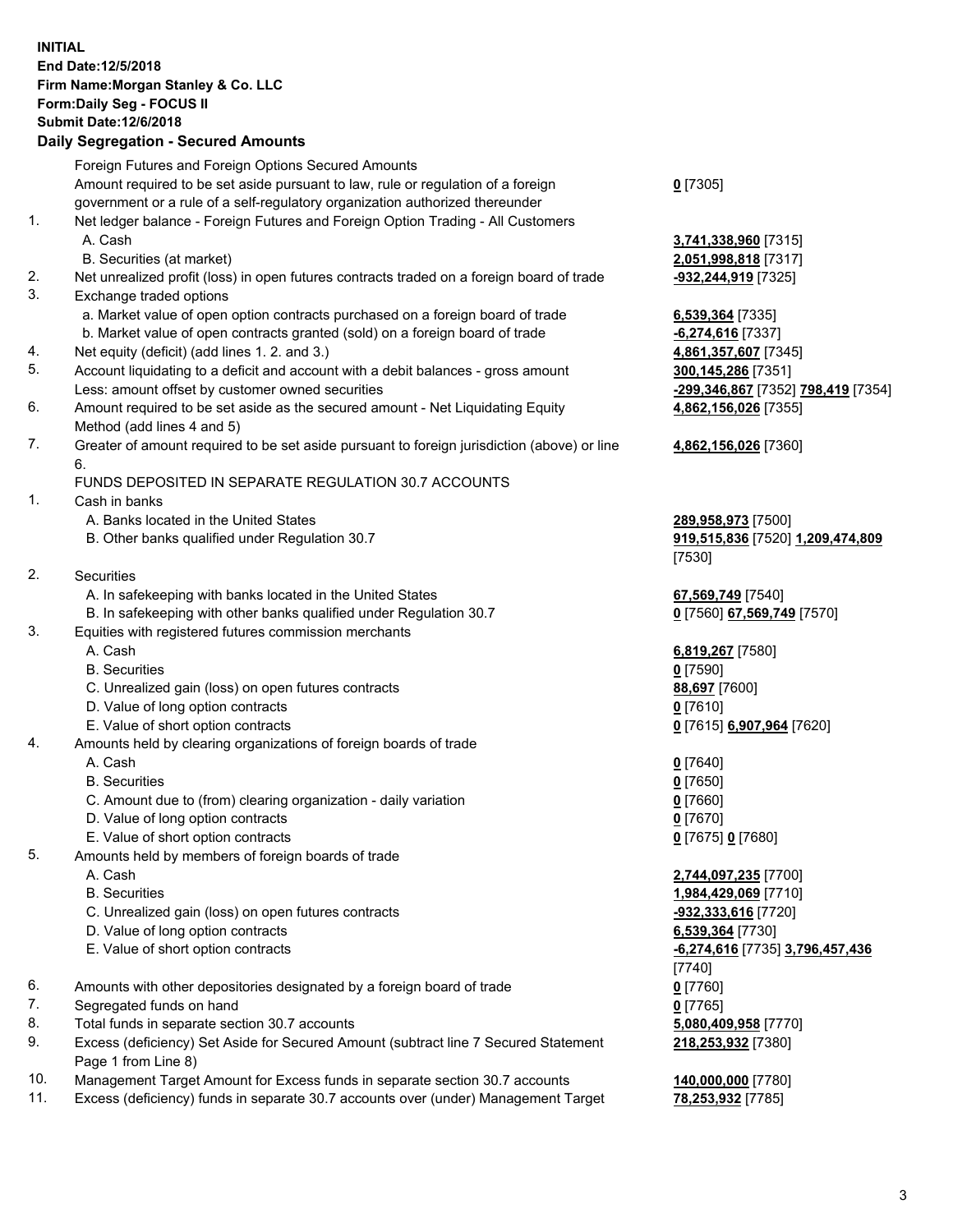**INITIAL End Date:12/5/2018 Firm Name:Morgan Stanley & Co. LLC Form:Daily Seg - FOCUS II Submit Date:12/6/2018 Daily Segregation - Segregation Statement** SEGREGATION REQUIREMENTS(Section 4d(2) of the CEAct) 1. Net ledger balance A. Cash **11,801,179,364** [7010] B. Securities (at market) **6,592,634,572** [7020] 2. Net unrealized profit (loss) in open futures contracts traded on a contract market **-990,019,442** [7030] 3. Exchange traded options A. Add market value of open option contracts purchased on a contract market **336,457,058** [7032] B. Deduct market value of open option contracts granted (sold) on a contract market **-477,666,253** [7033] 4. Net equity (deficit) (add lines 1, 2 and 3) **17,262,585,299** [7040] 5. Accounts liquidating to a deficit and accounts with debit balances - gross amount **802,210,830** [7045] Less: amount offset by customer securities **-786,958,734** [7047] **15,252,096** [7050] 6. Amount required to be segregated (add lines 4 and 5) **17,277,837,395** [7060] FUNDS IN SEGREGATED ACCOUNTS 7. Deposited in segregated funds bank accounts A. Cash **5,357,956,637** [7070] B. Securities representing investments of customers' funds (at market) **0** [7080] C. Securities held for particular customers or option customers in lieu of cash (at market) **527,329,578** [7090] 8. Margins on deposit with derivatives clearing organizations of contract markets A. Cash **6,232,233,078** [7100] B. Securities representing investments of customers' funds (at market) **0** [7110] C. Securities held for particular customers or option customers in lieu of cash (at market) **6,065,304,994** [7120] 9. Net settlement from (to) derivatives clearing organizations of contract markets **22,286,014** [7130] 10. Exchange traded options A. Value of open long option contracts **336,457,058** [7132] B. Value of open short option contracts **-477,666,253** [7133] 11. Net equities with other FCMs A. Net liquidating equity **7,037,859** [7140] B. Securities representing investments of customers' funds (at market) **0** [7160] C. Securities held for particular customers or option customers in lieu of cash (at market) **0** [7170] 12. Segregated funds on hand **0** [7150] 13. Total amount in segregation (add lines 7 through 12) **18,070,938,965** [7180] 14. Excess (deficiency) funds in segregation (subtract line 6 from line 13) **793,101,570** [7190]

- 15. Management Target Amount for Excess funds in segregation **280,000,000** [7194]
- 16. Excess (deficiency) funds in segregation over (under) Management Target Amount Excess

**513,101,570** [7198]